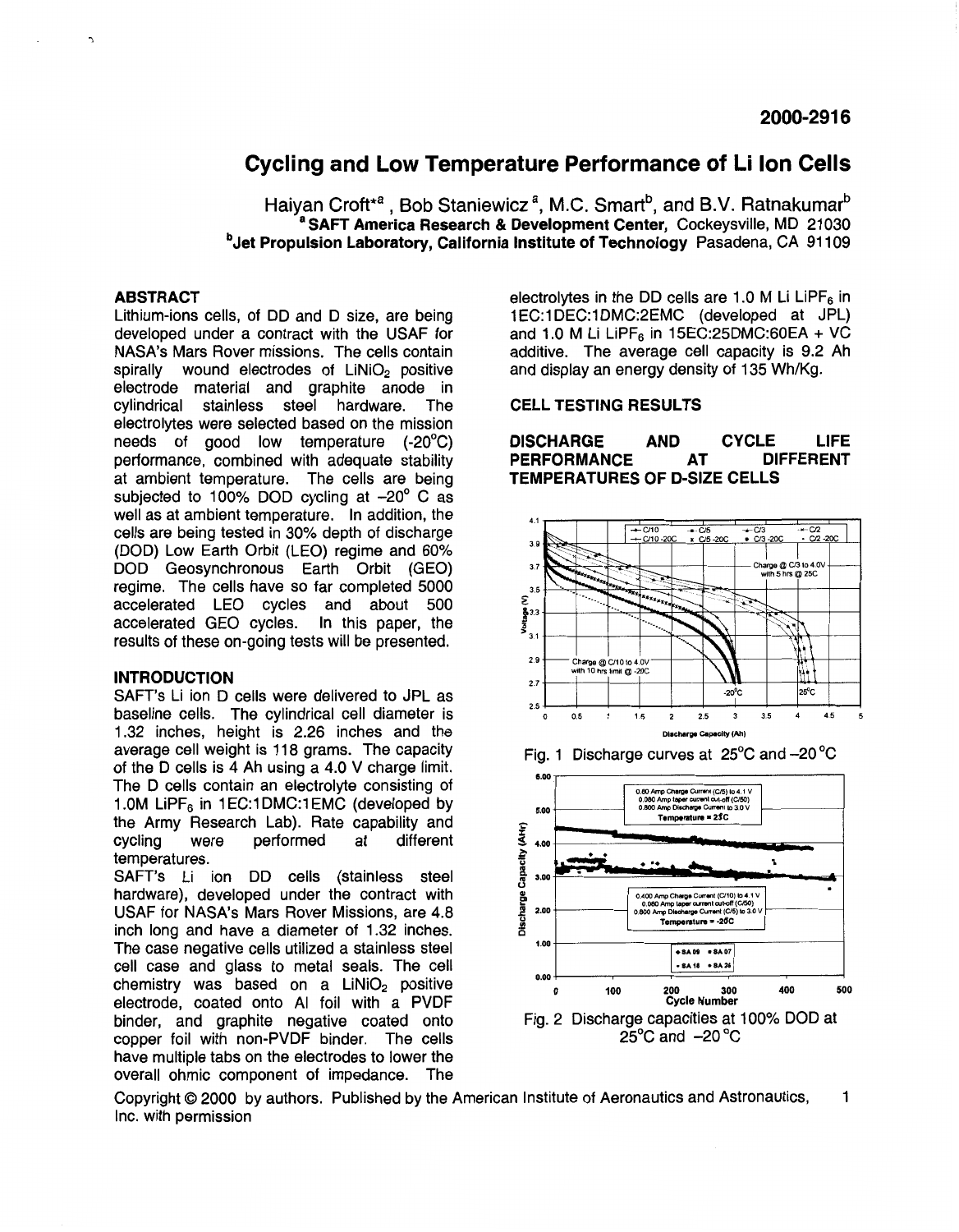Discharge capacities at different rates (C/10, C/5, C/3 and C/2, C and 2C) were characterized at different temperatures (-20°C, 0°C, 25°C, and 40°C). At 25°C, 2C discharge capacity is 89% compared to the capacity delivered at a C/10 rate. At C/3, the capacity at -20 $\degree$ C is 74% of the capacity at 25°C. Figure 1 shows the discharge curves at different rates and at different temperatures.

Fig. 2 shows the cycle life performance of D cells at 23°C and -20°C. Less than 8% capacity loss has occured in 500 cycles at -20 °C and there is about 13% loss while cycling at ambient temperature.

## **DD CELL CHARACTERIZATION**



Fig. 3 DD Cell discharge Curves at 25°C



The DD cells SAFT delivered to JPL were tested for different rates (C/10, C/5, C/3 and C/2, C and 2C) at different temperatures (-20°C, 0°C, 25°C, and  $40^{\circ}$ C). At 25 $^{\circ}$ C, the discharge capacity at a 2C rate is 87% of the C/10 capacity. At C/3, the capacity at -20 $^{\circ}$ C is 74% of the capacity at 25 $^{\circ}$ C. Figure 3 shows the discharge curves at different

rates at 25°C, whereas, Fig. 4 shows the discharge curves at different discharge rates at  $-20^{\circ}$ C.

#### **DD CYCLING CELL AT VARIOUS TEMPERATURES**

Cycling at various temperatures were performed on the DD cells. Fig. 5 shows the 100% depth of discharge (DOD) cycling at 25°C. One cell has a charge limit of 4.0V, whereas, the other cell has a charge limit of 4.1V. In 600 cycles, both display about 5.4% loss of the initial capacities.

Fig. 6 shows the 100% DOD cycling tests at 23<sup>0</sup>C, -20<sup>0</sup>C and -40<sup>0</sup>C. At -40<sup>0</sup>C, 6 Ah was obtained.









DD cells were developed for cold temperature applications for Mars Rover mission. We tested accelerated 30% DOD Low Earth Orbit (LEO) regime and 60% DOD Geosynchronous Earth Orbit (GEO) regime cycling to demonstrate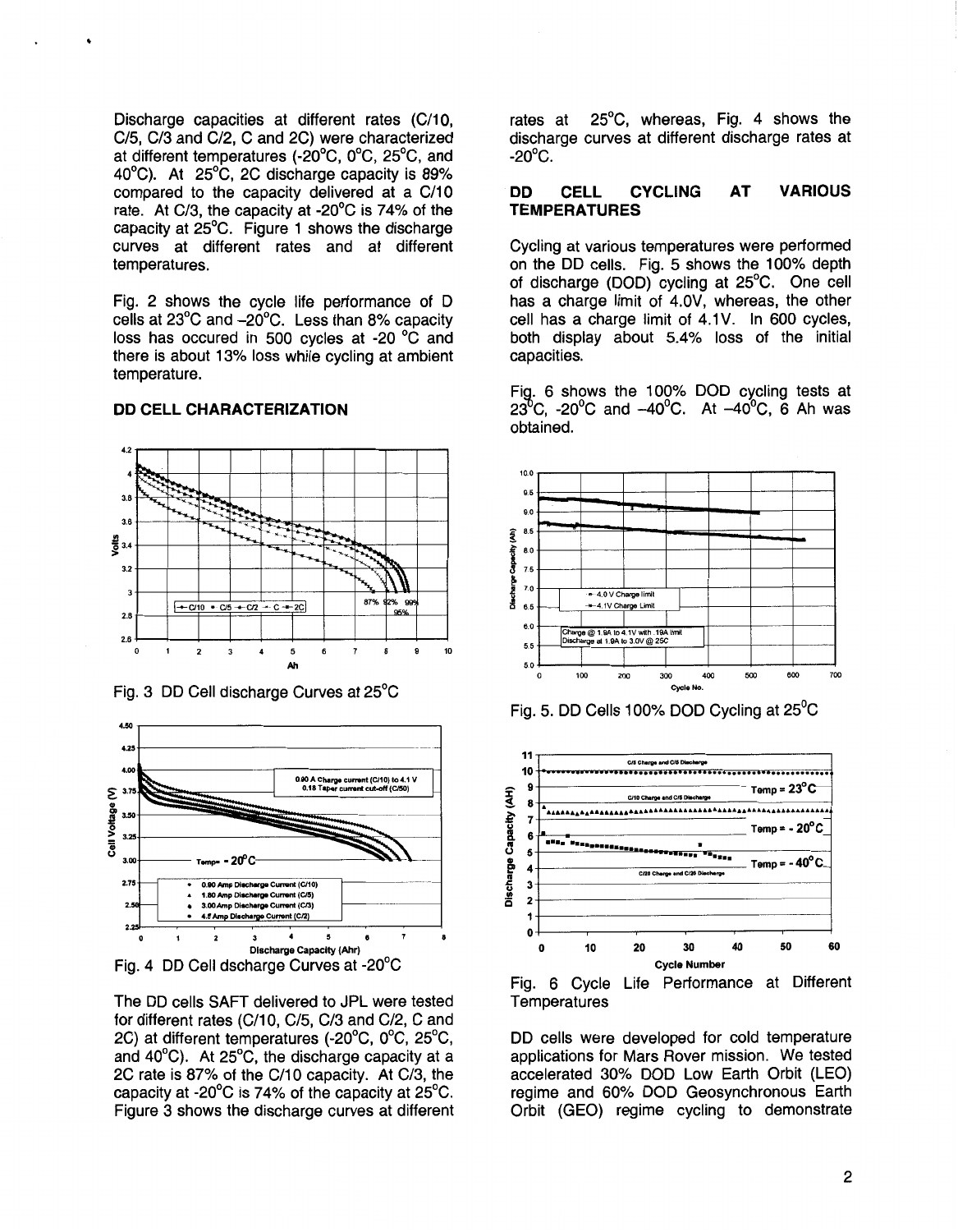performances for planary and interplanary applications.

## **Accelerated** *60%* **DOD GEO CYCLING AT**   $25^{\circ}$ C

In a real time GEO test, there are forty-five eclipse cycles per season and there are two seasons per year. Thus, each year there are ninety cycles. GEO applications typically require **15** years cycle life which equates to 1,350 cycles. Accelerated *60%* DOD GEO tests were started in July of 1999 at  $25^{\circ}$ C. The cycling is continuous in the same manner as SAFT's 40Ah space cells. $1/2$  During the accelerated tests, the maximum charge potential is 3.85V at 3.85A for 4.8 hours and the discharge is 60% of full state of charge capacity or 5.4Ah for 1.2 hours. Diagnostics are performed every fifty cycles for residual capacity and energy at the operating voltage 3.85V and at the full state of charge  $4.0V.$ impedance are also measured in the diagnostics.



Fig. **7.** DD Cells - *60%* DOD GEO Test *Q* 25OC End of Discharge Voltage

Fig. **7** shows the end of discharge voltage rundown. Fig. 8 shows the discharge energy at 4.0V and residual energy at 3.85V, as determined by the diagnostic cycles. Fig. 9 shows the impedance growth which causes the end of discharge voltage run-down and there is material consumption which results in capacity fade. The average energy fade rate at 4.0V is .00430% per cycle. After 1,350 cycles, there would be 5.80% energy **loss** from cycling, which implies that End of Life (EOL) 4.0V energy would be 28.3 Wh.



Fig. 8. DD Cells - *60%* DOD GEO Test *Q* 25OC **Energy** 



**Accelerated** *30%* **DOD LEO CYCLING AT**   $25^{\circ}$ C



End of Discharge Voltage

An accelerated LEO cycle consists of a 35 minute charge at 5.25 A to 3.8 V and a 15.12 minute discharge at 10 A, which is 30% of the 4.0V full state of charge capacity. There are 48